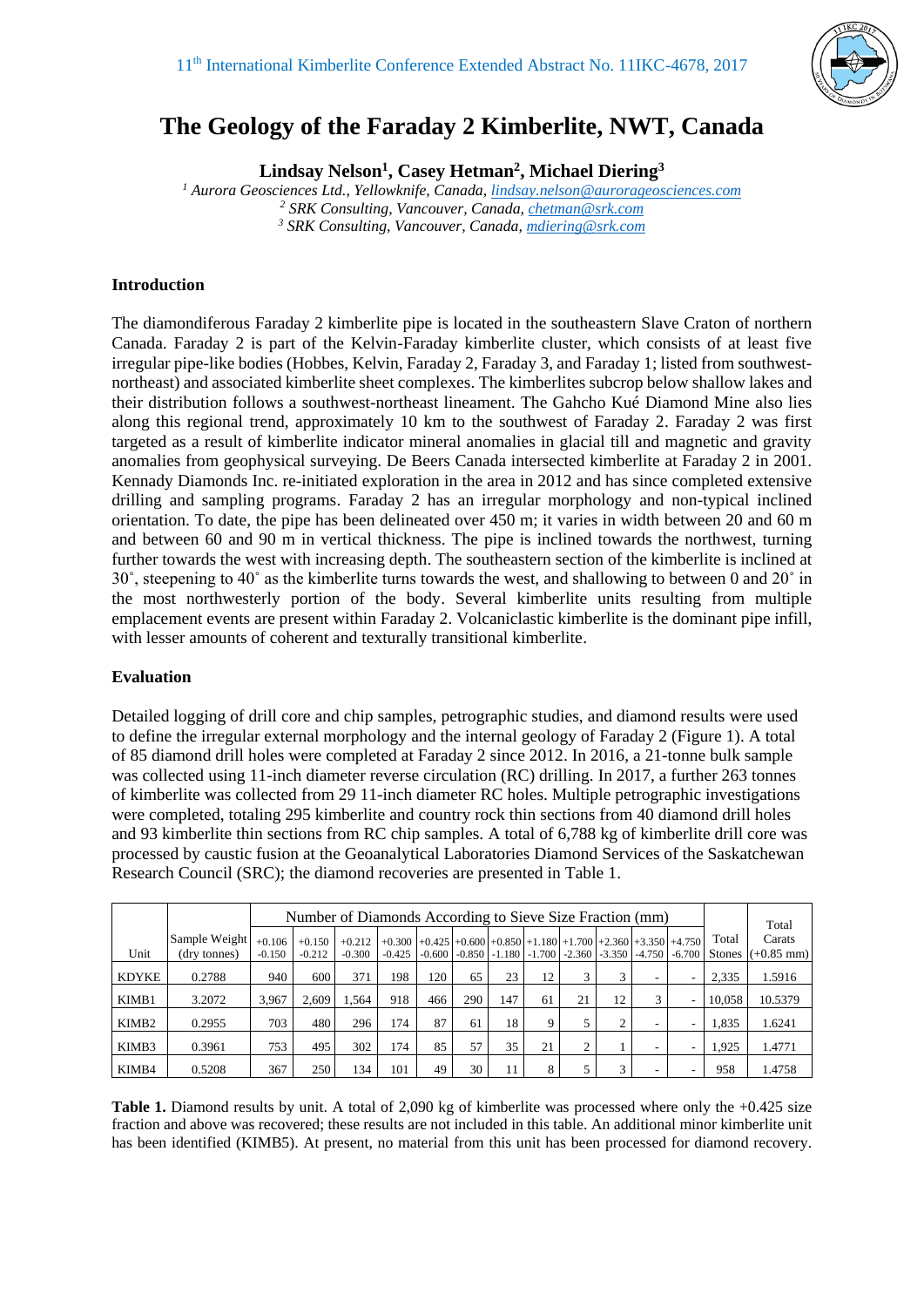

**Figure 1.** 3D model of the Faraday 2 kimberlite. (A) Plan view of the pipe with the surrounding hypabyssal kimberlite sheet complex and drill hole traces. (B) Oblique view of Faraday 2 looking northeast, with drill hole traces. (C) Internal geology of the pipe, looking southwest. KIMB1: volcaniclastic phlogopite kimberlite, KIMB2: coherent to transitional phlogopite kimberlite, KIMB3: coherent phlogopite kimberlite, KIMB4: volcaniclastic kimberlite with high country rock dilution and localized sorting, KIMB5: transitional phlogopite kimberlite (D) Internal geology of the pipe, looking northeast.



**Figure 2.** Photomicrographs of the two textural end-members at Faraday 2. (A) Coherent phlogopite kimberlite (KIMB3), olivine-rich with a continuous crystalline groundmass containing irregular segregations of carbonate. (B) Volcaniclastic phlogopite kimberlite (KIMB1) characterized by a loose-packed clast-supported texture with abundant thin-skinned pelletal-shaped magmaclasts and a microlitic serpentine matrix. Angular country rock xenoliths and xenocrysts are common.